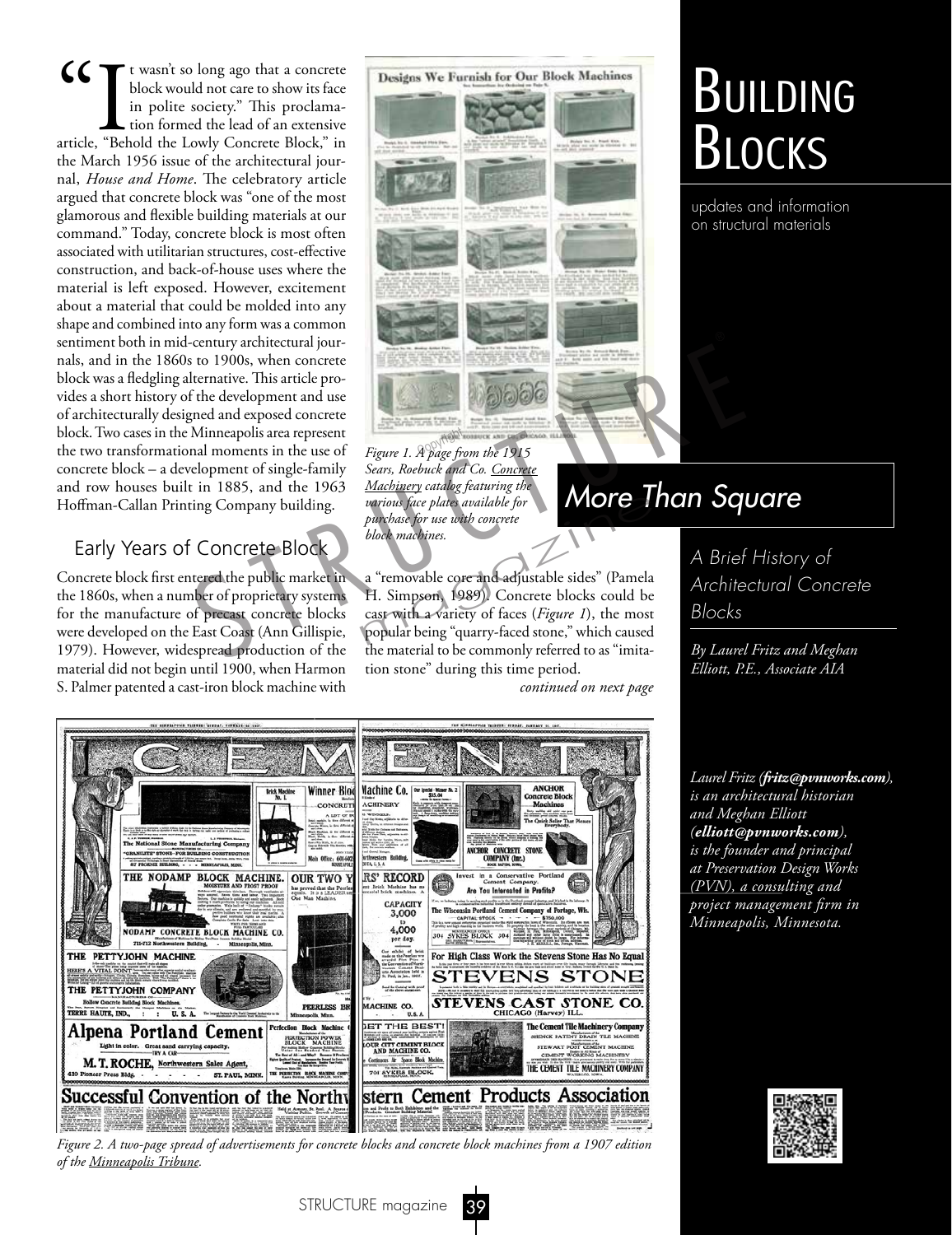

*Figure 3. A single family home and group of row houses built by the Union Stone and Building Company.* 

The development of imitation stone systems was an important innovation in building design and construction. With the purchase of an imitation stone molding machine, individuals had the opportunity to build their own structurally sound and architecturally fashionable homes. Concrete block machines could be found for as little as \$12.50 in the early 1900s (approximately \$300 in today's dollars), and were available for order from popular catalogs such as the one from Sears, Roebuck, and Company titled *Concrete Machinery* (see website link listed in online References). In fact, Sears produced a specialized catalog of this type between the 1900s and the 1920s, touting concrete block and the related production machinery as a sound investment: "The manufacture of concrete blocks and other concrete products is profitable, whether you *Bigure 3. A single family home and group of row houses built by the Union Stone and Building Company, Both properties are currently recognized as local historic landmarks by the City of Minneapolis.<br>
The development of im* 

manufacture them for your own use or for sale. If for your own use you can make them during your spare time, on rainy days or whenever it is impossible to look after your regular work, thus realizing a profit or gain which otherwise might be lost" (*Figure 2, page 39*).

In Minneapolis, these precast concrete blocks appeared in residential construction as a replacement for more traditional (and expensive) stone construction. An early pioneer in concrete block design and construction for the city was the Union Stone and Building Company, led by local real estate entrepreneur William N. Holway. An estate entrepreneur William N. Holway. An<br>article from the October 4, 1885, issue of the *Minneapolis Daily Tribune* expresses the community's excitement about imitation stone's arrival in the area.

*One of the progressive institutions of the city is the Union Stone and Building Company. The company secured the 'Pierce Patent' for artificial stone and immediately opened an extensive factory and yards at Third Street and Twenty-Sixth Avenue North, where they have given employment to 125 men in the manufacture of stone, and 150 more as carpenters, masons, etc. in the building department. In the stone business the company makes a specialty of their building blocks, which are handsome, durable, and cheap, and bound to be the building material of the future.* ival in the area.<br>  $\omega$  one of the progressive institutions of the<br>  $\omega$  of the Union Stone and Building<br>  $\omega$  from Company. The company secured the Pierce<br>  $\omega$  single<br>  $\Omega$  at  $\omega$  for artificial stone and immediately<br>

The Union Stone and Building Company proceeded to build a notable development of single family homes and row houses near their yards, now recognized as a local historical landmark (*Figure 3*). The development was unique in the Minneapolis area, and the same article in a local newspaper described it as both a novelty and an asset:

*Any one [sic] who will take pains to drive to Third Street and Twenty-Sixth Avenue North will be richly rewarded. Houses of* 



*Figure 4. The Hoffman-Callan Printing Company Building. Photos by Dan Pratt, courtesy Bader Development.*

*slate-brown and other colors meet the eye, built of beautiful substantial stone. Odd designs may be seen, such as imitation of log houses, etc. It is well worth a visit, and the company is doing much to build up that section of the city.*

Of this development, a line of row houses fronting 26<sup>th</sup> Avenue North and a number of single-family homes along Third Street North and Fourth Street North are extant. Each building was designed by a different architect, but the overall development shares similar architectural details as described in a report by the City of Minneapolis (see website link listed in online References), including their side hall plan, fenestration patterns, multi-gabled roofs, and dormers on primary façades. Another common element, projecting pointed quoins at the corners, are likely the cause of the newspaper's description of the structures as "odd imitation log houses," but also foreshadow the flexibility in shape and form of the blocks that architects would realize later.

After the initial enthusiasm of the mid- to late nineteenth century, concrete block seems to have faded from favor with the public and the design professions. In the Twin Cities, the use of exposed concrete block in residential structures never gained particular popularity and has since generally been relegated to use in foundations and other covered applications.